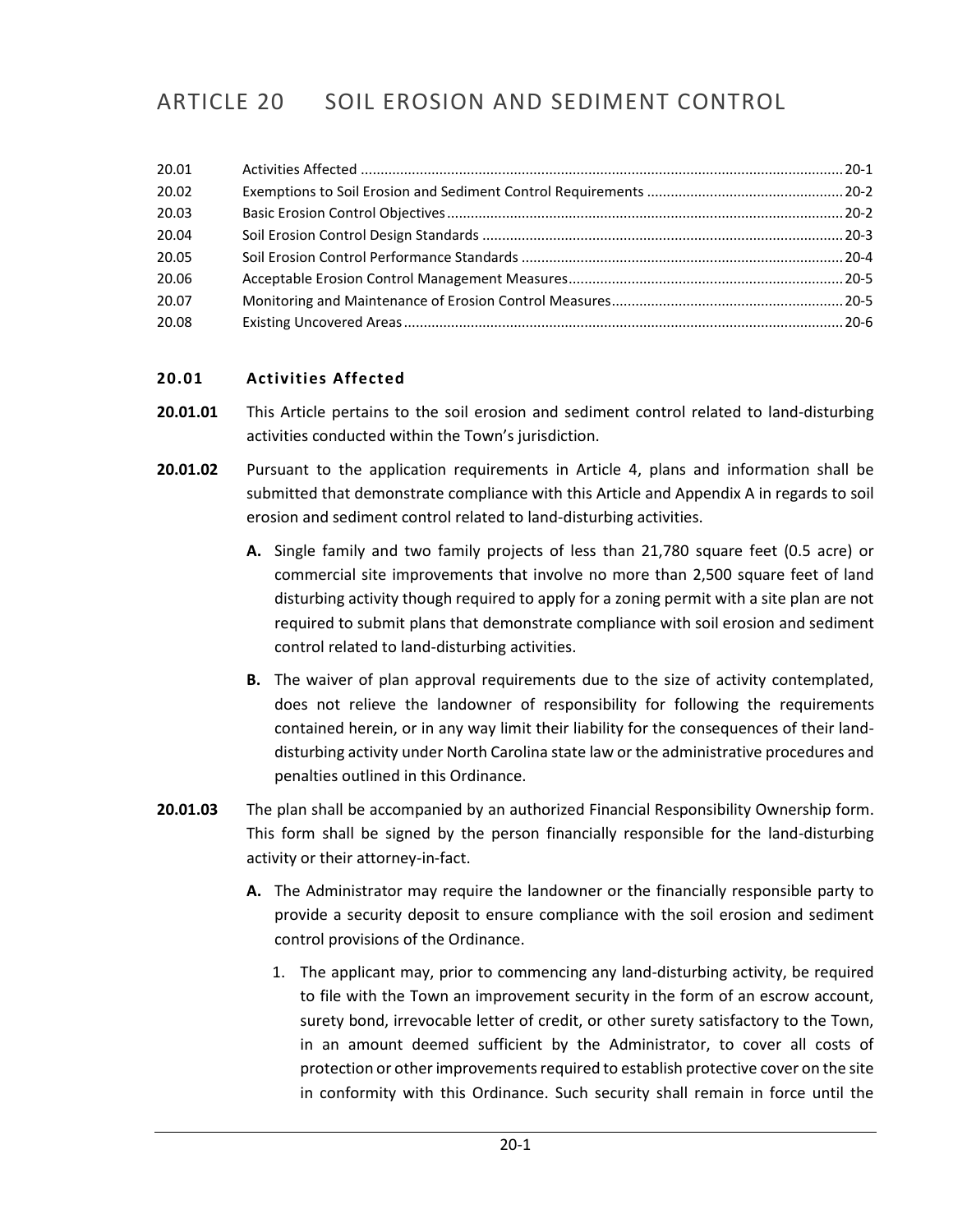improvements are completed in accordance with the approved plan and said improvements are finally inspected and approved.

2. Upon completion of improvements required by this Ordinance, written notice thereof shall be given by the applicant to the Administrator and the department shall cause an inspection of the improvements to be made and, if approved, shall within thirty (30) days of the date of notice authorize in writing the release of the security given provided that the improvements have been made in accordance with the approved plan and this Ordinance.

# (Ord. PL04727-050721, 07-01-2021)

# <span id="page-1-0"></span>**20.02 Exemptions to Soil Erosion and Sediment C ontrol Requirements**

- **20.02.01** The following land-disturbing activities are exempted from the requirements of this Section:
	- **A.** Those done for the purpose of fighting fires.
	- **B.** Those done in the stockpiling of raw or processed sand, stone, or gravel in material processing plants and storage yards (with a properly approved plan for this activity).
	- **C.** Those undertaken on agricultural land for the production of plants and animals.
	- **D.** Those undertaken on forest land for the production and harvesting of timber and timber products when conducted in accordance with Forest Practices Guidelines (15NCAC 11.0101-.0209).
	- **E.** Activity undertaken by persons as defined in N.C. Gen. Stat. § 113A-52 (8) who are otherwise regulated by the provisions of the Mining Act of 1971, N.C. Gen. Stat. §§ 74- 46 through G.S. 74-68.
	- **F.** Land-disturbing activity over which the state by statute, has exclusive regulatory jurisdiction;
		- 1. Conducted by the State,
		- 2. Conducted by the United States,
		- 3. Conducted by persons having the power of eminent domain,
		- 4. Conducted by a local government,
		- 5. Licensed by the State or United States,
		- 6. Funded in whole or in part by the State or United States.

# <span id="page-1-1"></span>**20.03 Basic Erosion Control Objectives**

**20.03.01** Persons conducting land-disturbing activity shall take all reasonable measures to protect all public and private property from damage caused by such activity.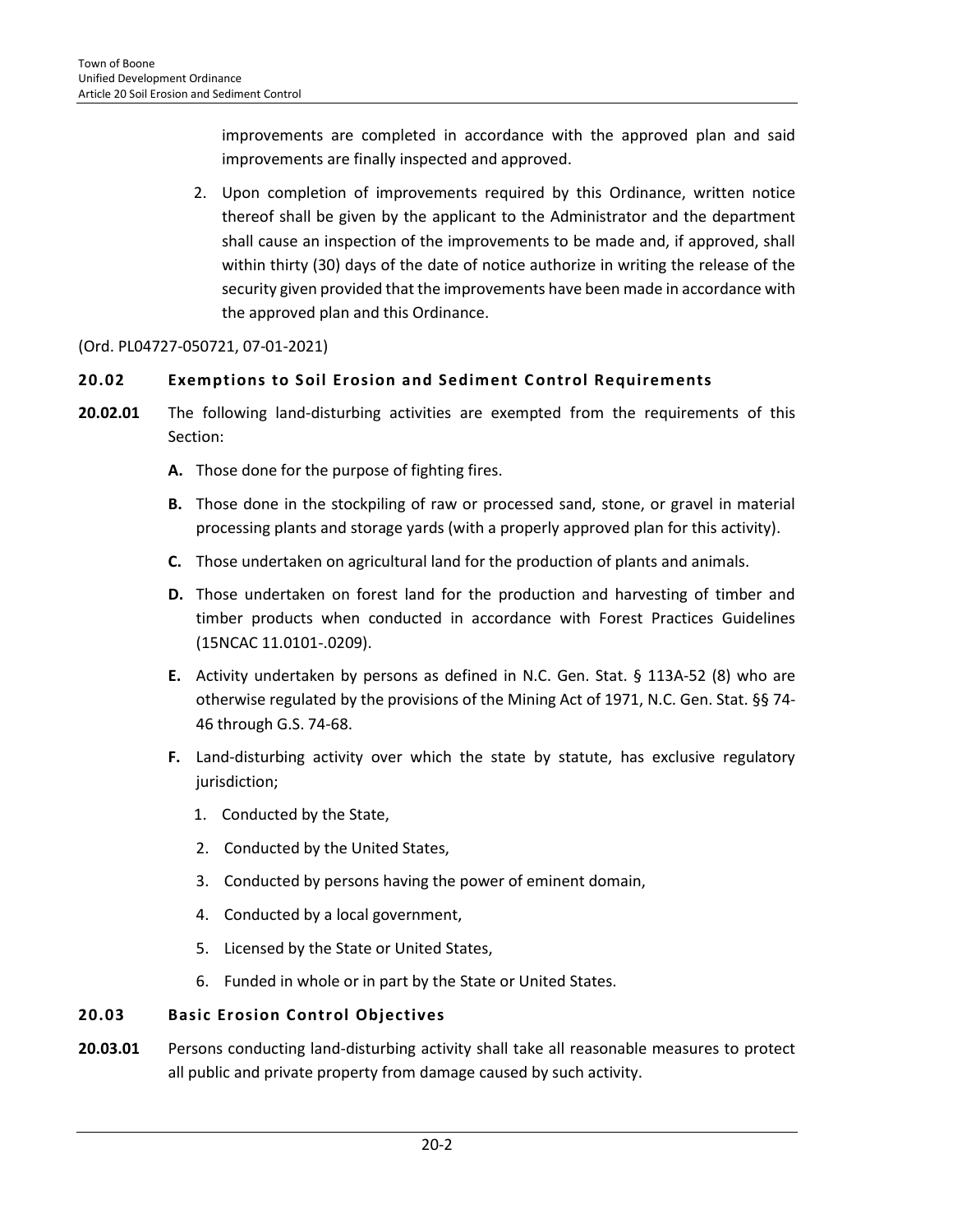- **20.03.02** On site areas which are subject to severe erosion, and off-site areas which are especially vulnerable to damage from erosion and/or sedimentation, are to be identified and receive special attention.
- **20.03.03** All land disturbing activity is to be planned and conducted to limit exposure to the shortest feasible time.
- **20.03.04** All land disturbing activity is to be planned and conducted to minimize the size of the area to be exposed at any one time.
- **20.03.05** Surface water runoff originating upgrade of exposed areas should be controlled to reduce erosion and sediment loss during the period of exposure.

# <span id="page-2-0"></span>**20.04 Soil Erosion Control Design Standards**

- **20.04.01** Any land disturbing activity that includes alteration of existing topographic slope grades or natural ground cover shall conform to the soil erosion and sediment control design standards in this Article.
- **20.04.02** Erosion and sedimentation control measures, structures, and devices shall be so planned, designed, and constructed as to provide protection from the calculated maximum peak rate of runoff from the ten (10) year storm. Runoff rates shall be calculated using the procedures in the USDA, Soil Conservation Service, National Engineering Field Manual for Conservation Practice, the North Carolina Erosion and Sediment Control Planning and Design Manual, or other acceptable calculation procedures.
- **20.04.03** Erosion and sediment control measures must accomplish the following mandatory standards when land-disturbing activity is undertaken on a tract:
	- **A.** Containment: Installation of sufficient sedimentation and erosion control devices and practices to retain the sediment generated by the land disturbing activity within the boundaries of the tract during construction and upon completion of development.
	- **B.** Buffer Zone: No land-disturbing activity shall be permitted in proximity to a lake or natural watercourse unless an undisturbed buffer zone is provided along the margin of the watercourse. The buffer must be a minimum of twenty-five feet (25') wide or of sufficient width to confine visible siltation within the twenty-five percent (25%) of the buffer zone nearest the land-disturbing activity, whichever is greater. If the slope perpendicular to the stream measured from the top of the stream bank is 3H:1V or steeper a detailed erosion control plan and calculations sufficient to support the proposed buffer width must be submitted for Town review. A temporary and minimal disturbance may be permitted if the applicant submits documentation that there is no reasonable alternative. The temporary and minimal disturbance shall be limited to a maximum of ten percent (10%) of the total length of the buffer zone within the tract to be distributed such that there is not more than one hundred linear feet (100 lf) of disturbance in each 1000 linear feet of buffer zone.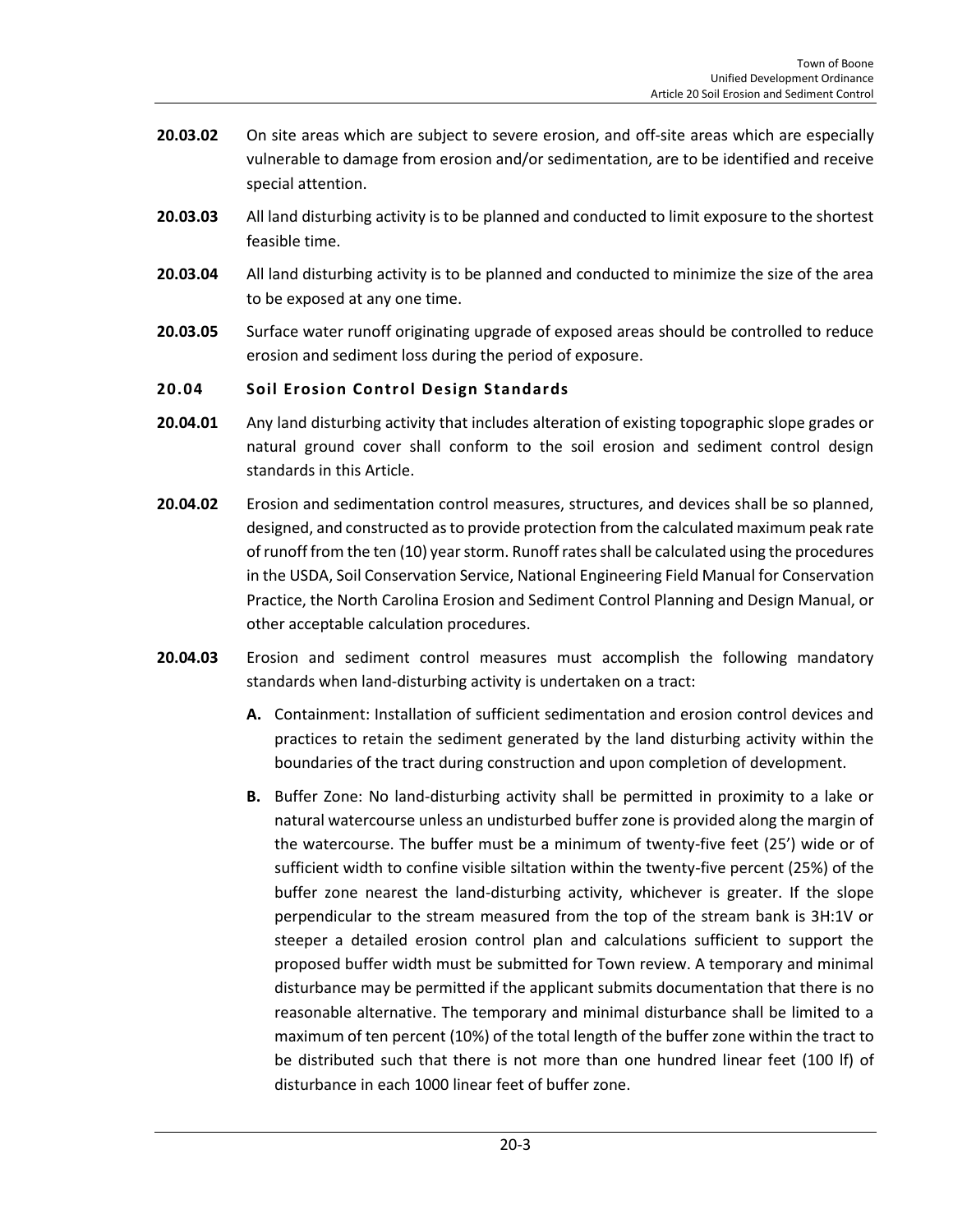- **C.** Ground Cover: Groundcover (temporary or permanent depending on phase of grading) that is sufficient to restrain erosion must be placed on all disturbed areas within 21 calendar days of completion of any phase of grading. Specifications for groundcover must be listed on the erosion control plan and should be consistent with the NCDENR Erosion and Sedimentation Control Planning and Design Manual.
- **20.04.04** Land-disturbing activity in connection with construction in, on, over, or under a lake or natural watercourse shall be planned and conducted in such a manner as to minimize the extent and duration of disturbance of the stream channel. The relocation of a stream, where relocation is an essential part of the proposed activity, shall be planned and executed so as to minimize changes in the stream flow characteristics, except when justification for significant alteration to flow characteristic is provided.

(Ord. 20140636, 11-20-2014)

#### <span id="page-3-0"></span>**20.05 Soil Erosion Control Performance Standards**

- **20.05.01** Any land disturbing activity that includes alteration of existing topographic slope grades or natural ground cover shall conform to the soil erosion and sediment control performance standards, in Subsection 20.05.02, for stormwater exiting the tract. Stream banks and channels downstream from any land-disturbing activity shall be protected from increased degradation by accelerated erosion caused by increased velocity of runoff from the landdisturbing activity.
- **20.05.02** The land-disturbing activity shall be planned and conducted such that the velocity of stormwater runoff in the receiving watercourse at the point of discharge resulting from a ten (10) year storm while undertaken, and after development, shall not exceed the lesser of:
	- **A.** The maximum permissible velocity for earth lined (unprotected soils) channels as determined from the table below, or
	- **B.** The velocity in the receiving watercourse determined for the ten (10) year storm prior to development.

Should conditions (A) or (B) of this Subsection not be met, the channel below the discharge point shall be designed and improvements constructed to withstand the expected velocity.

**20.05.03** This performance standard can be waived if it can be clearly demonstrated that stormwater discharge velocities will not create an erosion problem in the receiving watercourse.

|                           | <b>Maximum Permissible Velocity for Earth-Lined Channels</b> |                   |  |
|---------------------------|--------------------------------------------------------------|-------------------|--|
| <b>Soil Types</b>         | Feet per second                                              | Meters per second |  |
| Fine sand (noncolloidal)  | 2.5                                                          | .8                |  |
| Sandy loam (noncolloidal) | 2.5                                                          | .8                |  |
| Silt loam (noncolloidal)  | 3.0                                                          | . 9               |  |
| Ordinary firm loam        | 3.5                                                          |                   |  |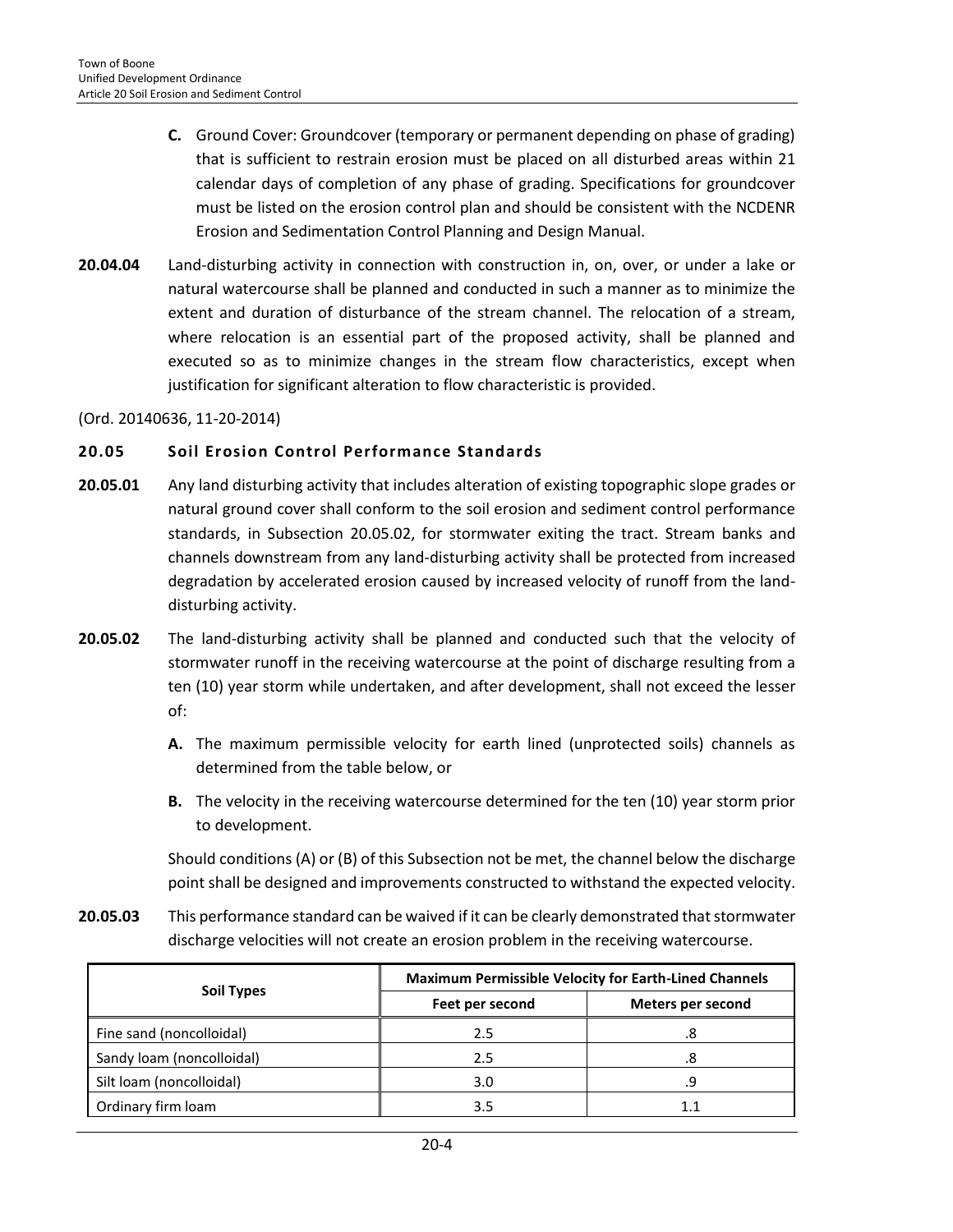| Fine gravel                            | 5.0 | 1.5 |
|----------------------------------------|-----|-----|
| Stiff clay (very colloidal)            | 5.0 | 1.5 |
| Graded, loam to cobbles (noncolloidal) | 5.0 | 1.5 |
| Graded, silt to cobbles (colloidal)    | 5.5 | 1.7 |
| Alluvial silts (noncolloidal)          | 3.5 | 1.1 |
| Alluvial silts (colloidal)             | 5.0 | 1.5 |
| Coarse gravel (noncolloidal)           | 6.0 | 1.8 |
| Cobbles and shingles                   | 5.5 | 1.7 |
| Shales and hard pans                   | 6.0 | 1.8 |

SOURCE: Adapted from recommendations by Special Committee on Irrigation Research, American Society of Civil Engineers, 1926, for channels with straight alignment. For sinuous channels multiply allowable velocity by 0.95 for slightly sinuous, 0.9 for moderately sinuous channels, and 0.8 for highly sinuous channels.

# <span id="page-4-0"></span>**20.06 Acceptable Erosion Control Management Measures**

- **20.06.01** Measures applied alone or in combination to satisfy the intent of this Section are acceptable if there are no objectionable secondary consequences. The Town recognizes that the management of stormwater runoff to minimize or control downstream channel and bank erosion is a developing technology. Innovative techniques and ideas will be considered and may be used when shown to have the potential to produce successful results by meeting the performance standards outlined above. Some alternatives are to:
	- **A.** Compensate for increased surface water runoff volume and velocity by including measures to promote infiltration of excess runoff from areas rendered impervious.
	- **B.** Reduce stormwater discharge velocities by using vegetated or roughened swales and waterways in lieu of closed drains and high velocity paved sections.
	- **C.** Provide energy dissipaters at outlets of storm drainage facilities to reduce flow velocities at the point of discharge. These may range from simple rip rapped sections to complex structures.
	- **D.** Protect watercourses subject to accelerated erosion by improving cross-sections and/or providing erosion resistant lining.
- **20.06.02** Most of the established "best" management practices for soil erosion and sediment control are detailed in the North Carolina Erosion and Sediment Control Planning and Design Manual.

# <span id="page-4-1"></span>**20.07 Monitoring and Maintenance of Erosion Control Measures**

- 20.07.01 During the development of a tract, the person conducting the land-disturbing activity shall install and maintain all temporary and permanent erosion and sedimentation control measures as required by the approved plan or any provision of this Ordinance, the Act, or any order adopted pursuant to this Ordinance or the Act.
- **20.07.02** During the development of a tract, the person conducting the land disturbing activity shall inspect all erosion and sediment control facilities and all stormwater management facilities